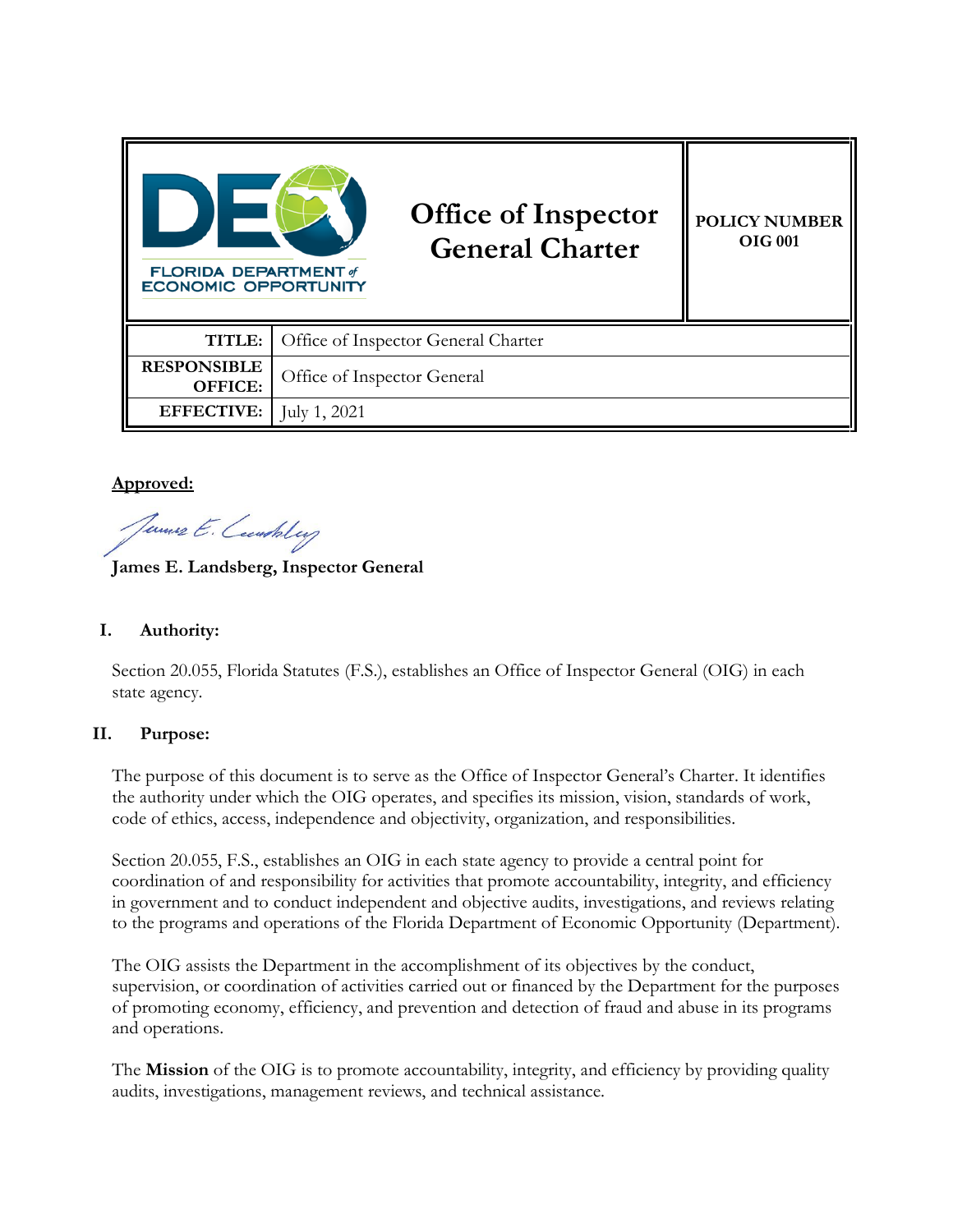Our **Vision** is to be:

- Championed by our customers,
- Benchmarked by our counterparts, and
- Dedicated to quality in our products and services.

It is our priority to deliver value-added services marked by objectivity, timeliness, and sufficiency.

#### **III. Standards of Work:**

All work in the OIG is conducted in accordance with the *Principles and Standards for Offices of Inspector General,* published by the Association of Inspectors General (AIG). Audit engagements are performed in accordance with the *International Professional Practices Framework* (Standards for the Professional Practice of Internal Auditing), published by the Institute of Internal Auditors (IIA), or, where appropriate, in accordance with generally accepted governmental auditing standards and *Information Systems Auditing Standards* published by the Information Systems Audit and Control Association (ISACA). These standards require that auditors plan and perform the audit to obtain sufficient and appropriate evidence that provides a reasonable basis for findings and conclusions pursuant to the audit objectives. Investigation assignments are to be performed in accordance with the Quality Standards for Investigations included in the *Principles and Standards for Offices of Inspector General.* 

## **IV. Code of Ethics:**

All OIG staff have a responsibility to conduct themselves so that their good faith and integrity are not open to question. All OIG staff shall abide by the *Florida Code of Ethics for Public Officers and Employees* as codified in Sections 112.311-112.326, F.S., Executive Order 19-11, which adopts the Executive Office of the Governor's Code of Ethics and Code of Personal Responsibility, the Department's Code of Ethics, and the Code of Ethics issued by the IIA.

#### **V. Access:**

The Inspector General (IG) and his staff shall have access to any records, data, and other information of the Department deemed necessary to carry out his duties consistent with Section 20.055, F.S. This statute provides for free and unrestricted access to all persons, records, properties, businesses, organizations, or agencies needed to accomplish the OIG's duties and responsibilities. Such authority extends to audits, reviews, or investigations of contracts and other agreements or relationships with contractors, consultants, partners, or vendors providing goods or services to the Department as well as to those internal to the Department.

Consistent with the provisions of the Employee Handbook section entitled *Cooperation with Official Department Investigations*, employees of the Department must cooperate with duly appointed investigators from the OIG to uncover the facts surrounding possible violations in an official investigation.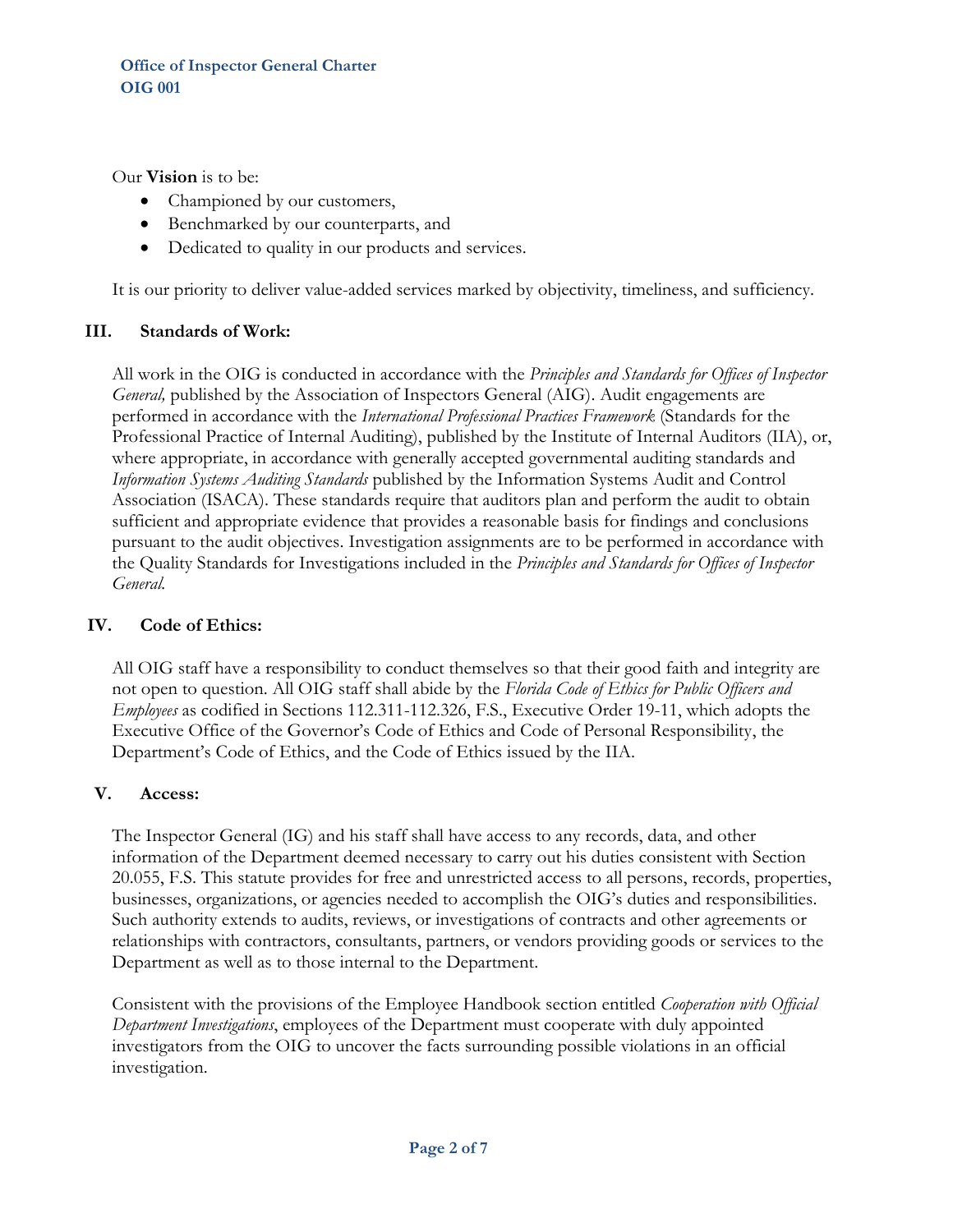#### **VI. Independence and Objectivity:**

In accordance with Section 20.055(3)(d), F.S., the department head or department staff shall not prevent or prohibit the IG from initiating, carrying out, or completing any audit or investigation.

In accordance with Section 20.055(7)(d), F.S., the IG shall conduct investigations and other inquiries free of actual or perceived impairment to the independence of the IG or staff within the OIG. This shall include freedom from any interference with investigations and timely access to records and other sources of information.

### **VII. Organization:**

The IG shall be under the general supervision of the agency head for administrative purposes, shall report to the Chief Inspector General (CIG), and may hire and remove staff within the OIG in consultation with the CIG but independently of the agency. The Department's Secretary shall, through the Department's operational and financial processes, provide all required office space and equipment, funding, and administrative support.

### **VIII. Responsibilities:**

Certain responsibilities of the OIG are established in Section 20.055, F.S., and Sections 112.3187 – 112.31895, F.S. The OIG is divided into two functional sections: Audit and Investigations. Some responsibilities relate primarily to one section, while others are considered office-wide responsibilities. Those responsibilities, which are office-wide, include:

- Keeping the Secretary of the Department and management informed concerning fraud, abuse, and deficiencies relating to programs and operations administered or financed by the Department; recommending corrective action concerning fraud, abuse, and deficiencies; and reporting on progress made in implementing corrective action; and
- Ensuring that an appropriate balance is maintained between audit, investigative, and other accountability activities.
- When the IG or a member of the staff receives from an individual a complaint or information that falls within the definition provided in Section 112.3187(5), F.S., the name or identity of the individual shall not be disclosed to anyone else without the written consent of the individual, unless the IG determines that such disclosure is unavoidable during the course of the audit, evaluation or investigation.

The responsibilities of each section are described below:

#### **IX. Audit:**

The **Mission** of the Audit Section is to promote integrity, accountability, and process improvement by providing objective, timely, sufficient and value-added audit services.

Internal auditing is an independent, objective assurance and consulting activity designed to add value and improve an organization's operations. It helps an organization accomplish its objectives by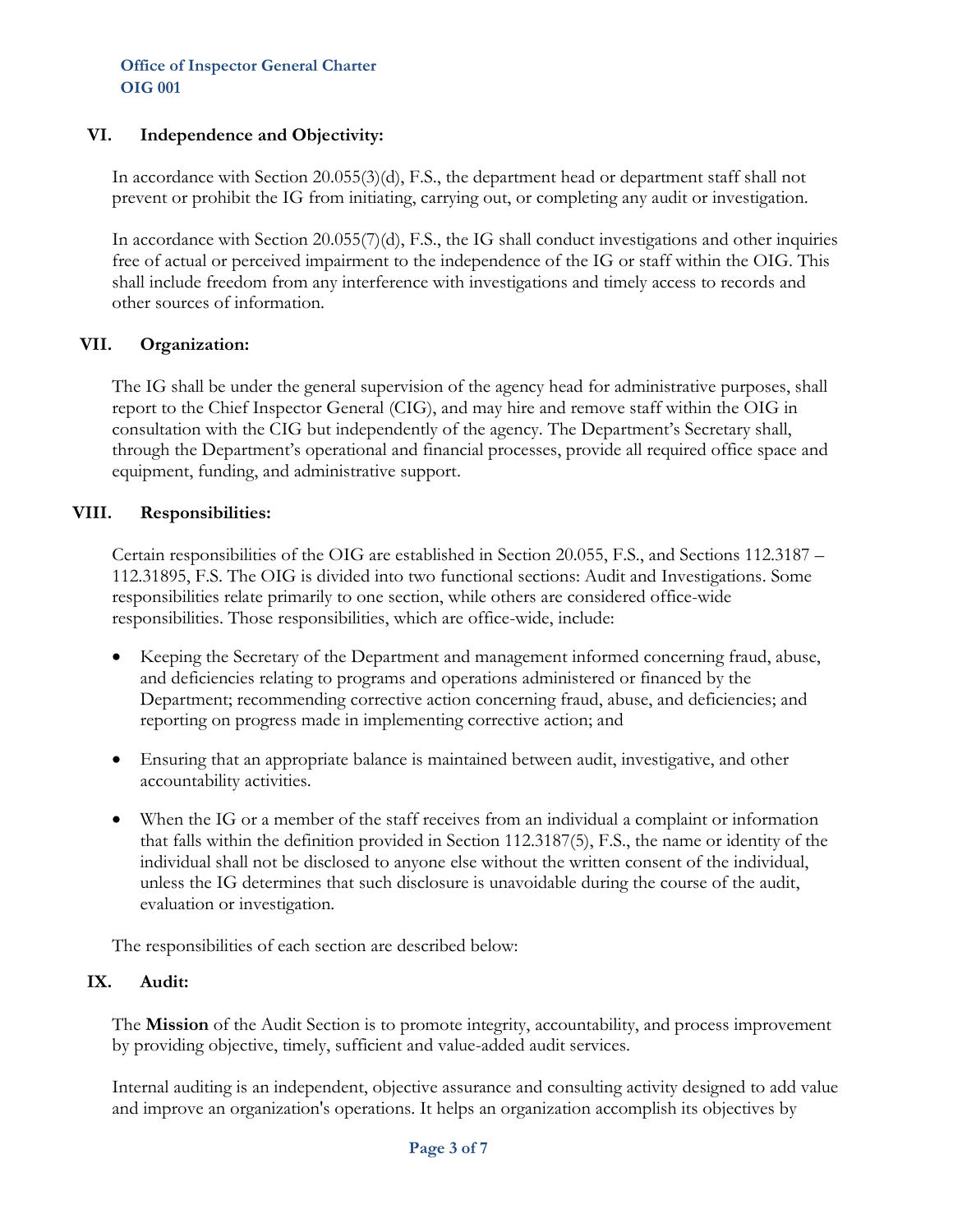bringing a systematic, disciplined approach to evaluate and improve the effectiveness of risk management, control, and governance processes.

The internal audit activity offers two types of services:

- An Assurance Service is an objective examination of evidence for the purpose of providing an independent assessment of risk management, control, or governance processes for the organization. Examples may include financial, performance, compliance, system security and due diligence engagements; and
- A Consulting Service is an advisory and related client-service activity, the nature and scope of which is agreed upon with the client and is intended to add value and improve an organization's operations. Examples include counsel, advice, facilitation, process design, and training.

The Audit Section provides independent appraisals of the performance of Department programs and processes, including the appraisal of management's performance in meeting the Department's information needs while safeguarding its resources. The Audit Section ensures costs proposed and charged to the Department through contracts and agreements with external entities are accurate, reasonable, and comply with applicable federal and state procurement regulations.

Pursuant to Sections 20.055(2)(a) through (h), F.S., the internal audit activity of the OIG shall be responsible for:

- Advising in the development of performance measures, standards, and procedures for evaluation of Department programs;
- Assessing the reliability and validity of information provided by the Department on performance measures and making recommendations for improvement, if necessary, prior to submission of those measures and standards to the Governor's Budget Office;
- Reviewing actions taken by the Department to improve program performance and meet program standards and, if necessary, making recommendations for improvement;
- Providing direction for, supervising, and coordinating audits, investigations, and management reviews relating to the programs and operations of the Department;
- Conducting, supervising, or coordinating other activities carried out or financed by the Department for the purpose of promoting economy, efficiency, and prevention and detection of fraud and abuse in its programs and operations;
- Ensuring effective coordination and cooperation between the state Auditor General (AG), federal auditors, and other governmental bodies with a view toward avoiding duplication of efforts;
- Reviewing rules, as appropriate, relating to the programs and operations of the Department and making recommendations concerning their impact;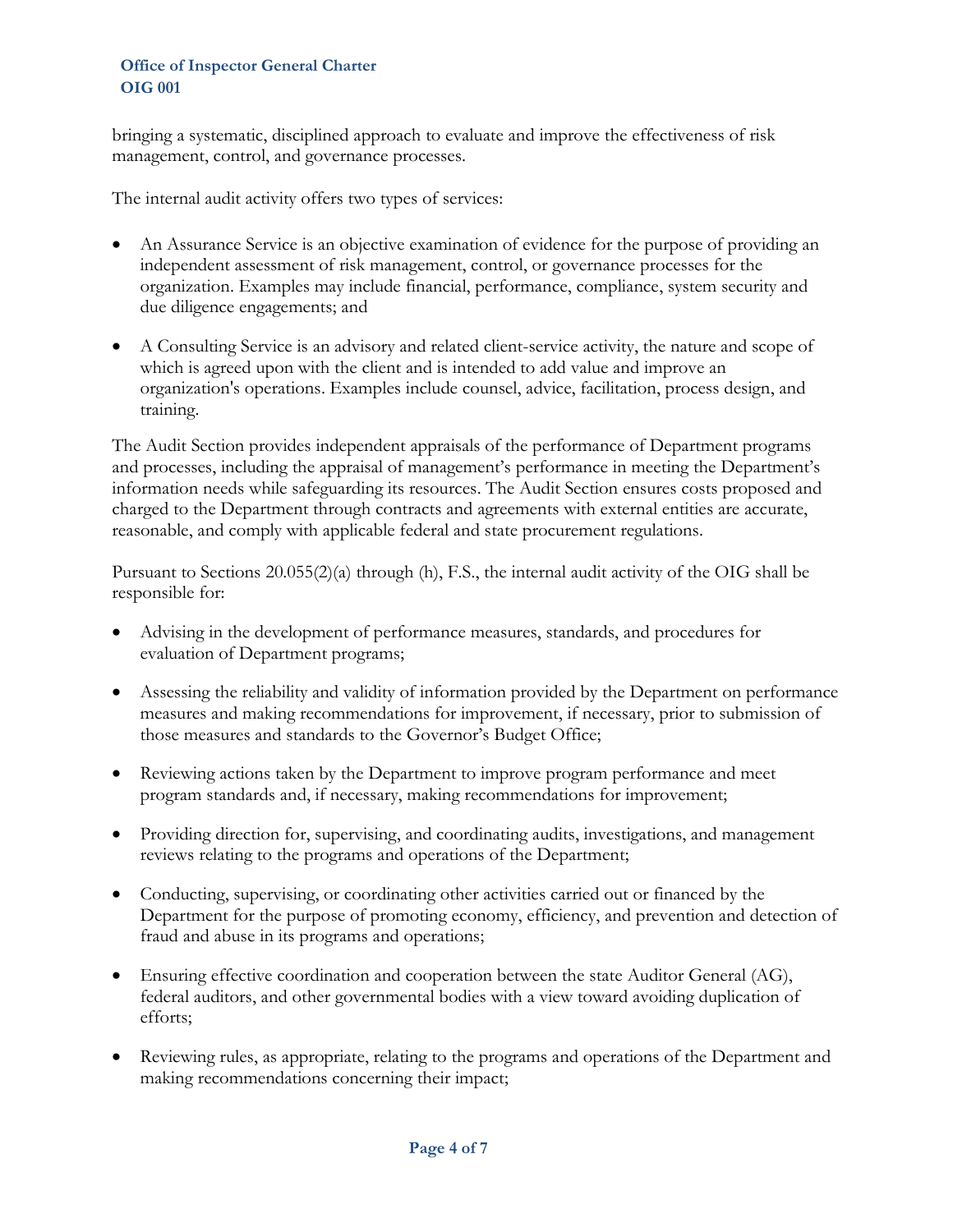- Complying with the General Principles and Standards for Offices of Inspector General as published and revised by the AIG; and,
- Preparing an annual report, not later than September 30 of each year, summarizing the activities of the office during the immediately preceding state fiscal year.

Further, pursuant to Section 20.055 (6)(a) through (i.), F.S., the audit function of the OIG shall, in carrying out the auditing duties and responsibilities of Section 20.055, F.S., review and evaluate internal controls necessary to ensure the fiscal accountability of the state agency. The IG shall conduct financial, compliance, electronic data processing, and performance audits of the agency and prepare audit reports of his or her findings. The scope and assignment of the audits shall be determined by the IG; however, the Secretary may at any time request the IG to perform an audit of a special program, function, or organizational unit. The performance of the audit shall be under the direction of the IG.

- Such audits shall be conducted in accordance with the *International Standards for the Professional Practice of Internal Auditing* as published by the IIA or, where appropriate, in accordance with generally accepted governmental auditing standards and *Information Systems Auditing Standards*  published by the ISACA. All audit reports issued by internal audit staff shall include a statement that the audit was conducted pursuant to the appropriate standards.
- Audit workpapers and reports shall be public records to the extent that they do not include information which has been made confidential or exempt from the provisions of Section 119.07(1), F.S.
- At the conclusion of each audit, the IG shall submit preliminary findings and recommendations to the person responsible for supervision of the program function or operational unit who shall respond to any adverse findings within 20 working days after receipt of the preliminary findings. Such response and the IG's rebuttal to the response shall be included in the final audit report.
- At the conclusion of an audit in which the subject of the audit is a specific entity contracting with the state or an individual substantially affected, if the audit is not confidential or otherwise exempt from disclosure by law, the IG shall, consistent with Section 119.07(1), F.S., submit the findings to the entity contracting with the state or the individual substantially affected, who shall be advised in writing that they may submit a written response within 20 working days after receipt of the findings. The response and the IG's rebuttal to the response, if any, must be included in the final audit report.
- The IG shall submit the final report to the agency head and to the AG.
- The AG, in connection with the independent post-audit of the same agency pursuant to Section 11.45, F.S., shall give appropriate consideration to internal audit reports and the resolution of findings therein. The Legislative Auditing Committee may inquire into the reasons or justifications for failure of the agency head to correct the deficiencies reported in internal audits that are also reported by the AG and shall take appropriate action.
- The IG shall monitor the implementation of the state agency's response to any report on the state agency issued by the AG or by the Office of Program Policy Analysis and Government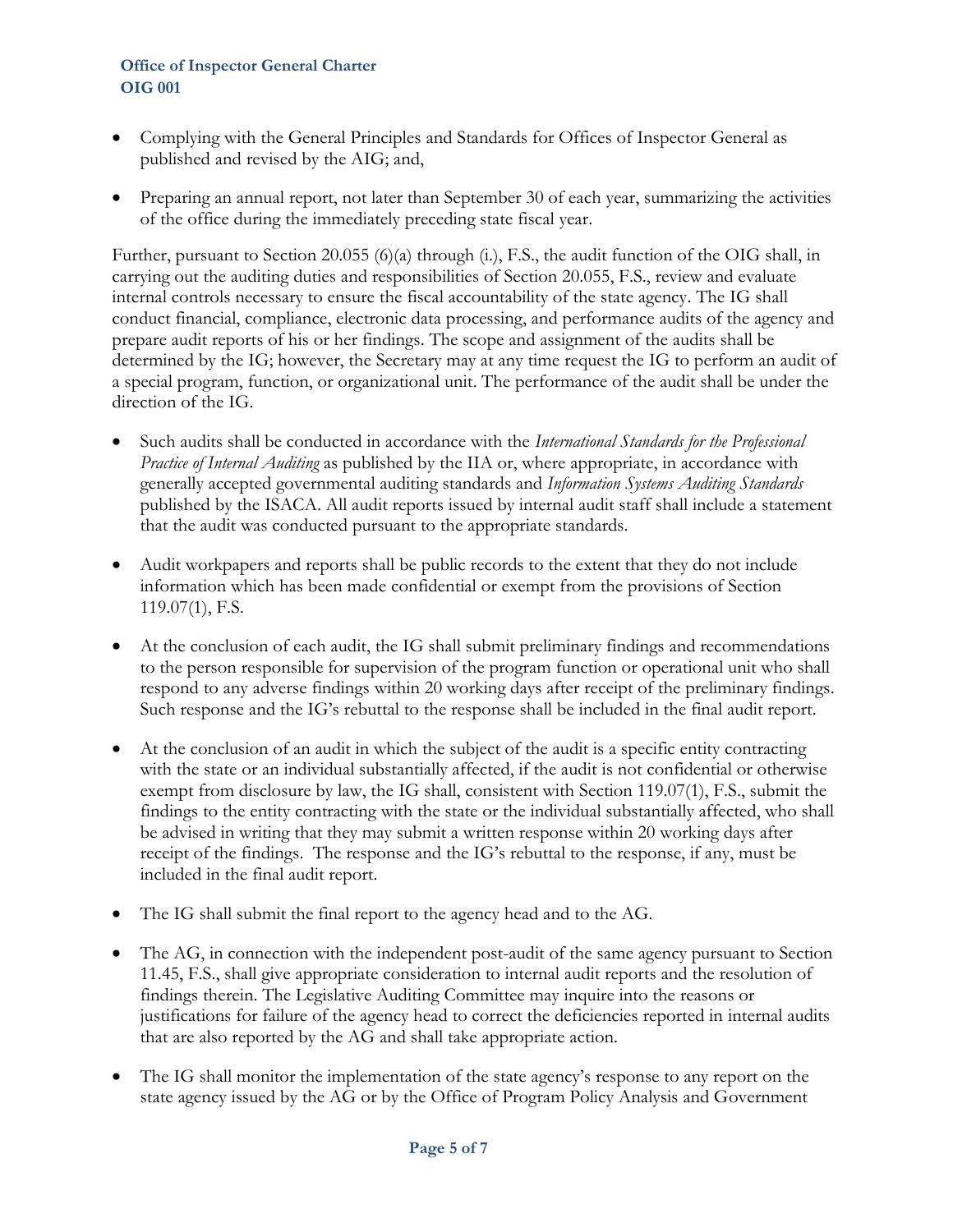Accountability (OPPGA). No later than six months after the AG or the OPPGA publishes a report on the state agency, the IG shall provide a written response to the agency head on the status of corrective actions taken. The IG shall file a copy of such response with the Legislative Auditing Committee.

• The IG shall develop long-term and annual audit plans based on the findings of periodic risk assessments. The plan, where appropriate, should include post-audit samplings of payments and accounts. The plan shall show the individual audits to be conducted during each year and related resources to be devoted to the respective audits. The Chief Financial Officer, to assist in fulfilling the responsibilities for examining, auditing, and settling accounts, claims, and demands pursuant to Section 17.03(1), F.S., and examining, auditing, adjusting, and settling accounts pursuant to Section 17.04, F.S., may utilize audits performed by the IG and internal auditors. The audit plans shall be submitted to the Governor's CIG. The plan shall be submitted to the agency head for approval. A copy of the approved plan shall be submitted to the AG.

# **X. Investigations:**

The **Mission** of the Investigative Section is to deter, detect, and investigate internal and external fraud, waste, mismanagement, misconduct, and other abuses in state government.

The Investigations Section detects, deters, and investigates complaints of alleged misconduct impacting the Department. The Investigations Section establishes and maintains close working relationships with key department staff, investigative counterparts, and prosecutive agencies to pursue and resolve these allegations. The section serves as the focal point for whistle-blower allegations. The Investigations Section works closely with agency programs to help identify and counter fraud vulnerabilities.

Pursuant to Sections 20.055(7)(a) through (e), F.S., the investigation function of the OIG shall be responsible for:

- Initiating, conducting, supervising, and coordinating investigations designed to detect, deter, prevent, and eradicate fraud, waste, mismanagement, misconduct, and other abuses in the Department;
- Receiving complaints and coordinating all activities of the Department as required by the Whistle-blower's Act, pursuant to Sections 112.3187 – 112.31895, F.S.;
- Receiving and considering the complaints which do not meet criteria for an investigation under the Whistle-blower's Act and conducting, supervising, or coordinating such inquiries, investigations, or reviews as the IG deems appropriate;
- Conducting investigations and other inquiries free of actual or perceived impairment to the independence of the IG or OIG;
- Reporting expeditiously to the Florida Department of Law Enforcement or other law enforcement agencies, as appropriate, whenever the IG has reasonable grounds to believe there has been a violation of criminal law;